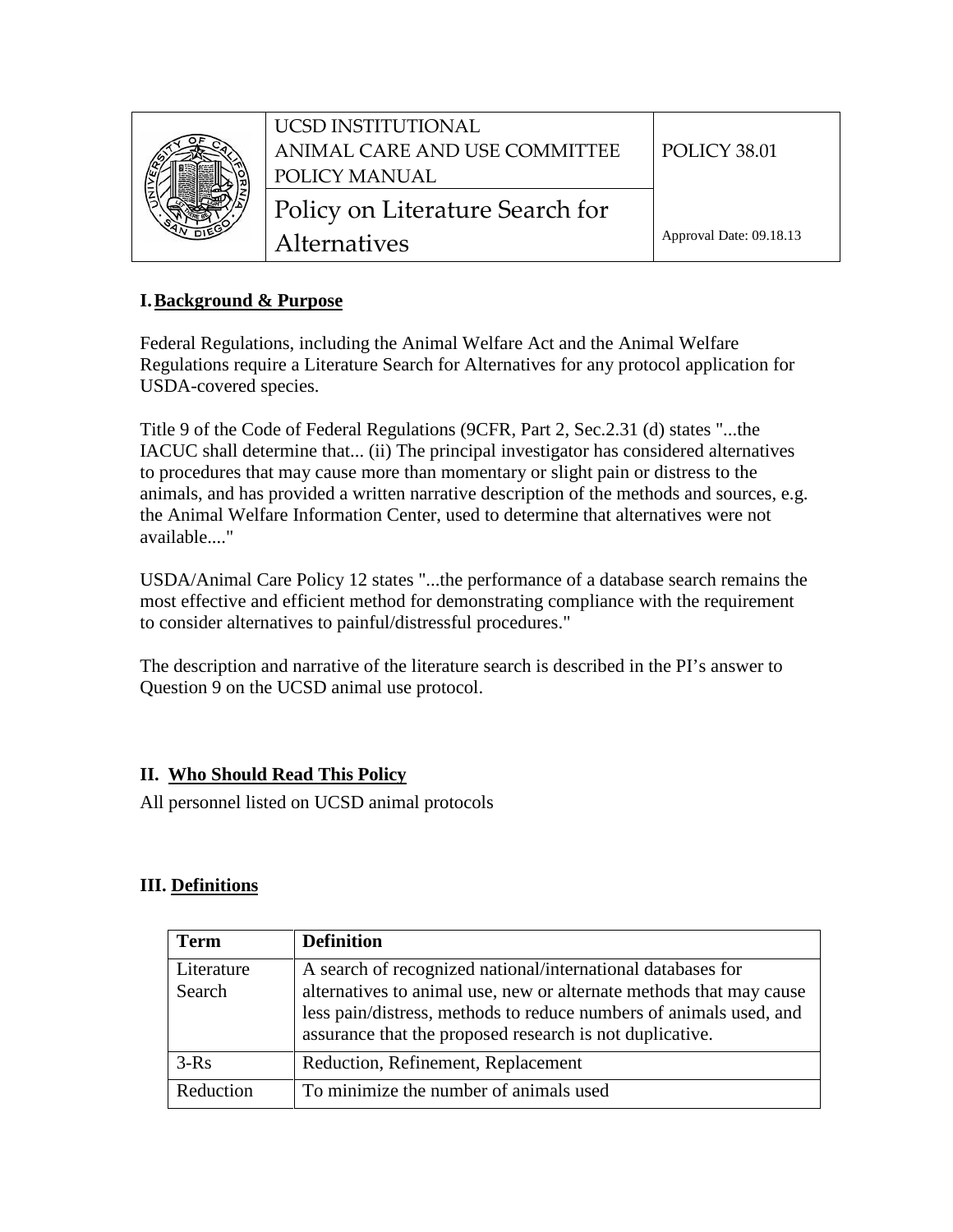| Refinement                  | To use techniques and procedures that reduce pain and distress                                                                                                                                                                                                                                                                                                                                                                                                                                                                                                                                                                                                                                                                   |
|-----------------------------|----------------------------------------------------------------------------------------------------------------------------------------------------------------------------------------------------------------------------------------------------------------------------------------------------------------------------------------------------------------------------------------------------------------------------------------------------------------------------------------------------------------------------------------------------------------------------------------------------------------------------------------------------------------------------------------------------------------------------------|
| Replacement                 | To substitute animal models with non-animal techniques or lower<br>organisms.                                                                                                                                                                                                                                                                                                                                                                                                                                                                                                                                                                                                                                                    |
| USDA-<br>covered<br>species | Any live or dead dog, cat, nonhuman primate, guinea pig, hamster,<br>rabbit, or any other warm-blooded animal, which is being used, or<br>is intended for use for research, teaching, testing, experimentation,<br>or exhibition purposes, or as a pet. This term excludes birds, rats of<br>the genus Rattus, and mice of the genus Mus bred for use in<br>research; horses not used for research purposes; and other farm<br>animals, such as, but not limited to, livestock or poultry used or<br>intended for use as food or fiber, or livestock or poultry used or<br>intended for use for improving animal nutrition, breeding,<br>management, or production efficiency, or for improving the quality<br>of food or fiber. |

# **IV. Policy**

1. The PI must consider alternatives to any procedures that may cause more than momentary or slight pain or distress to animals. For USDA-covered species, the PI must provide a written narrative of the methods and sources used to determine the availability of alternatives, including refinements, reductions, and replacements.

2. This literature search for alternatives must be completed at the time of new application, including the third year Rewrite application (considered a de novo protocol by the Federal government).

3. The PI must search a minimum of 2 appropriate databases and provide the search results and a detailed narrative on the protocol application.

4. PI must keep a record of the search results and narrative for and this documentation must be easily available to inspectors for 3 years after the end of the studies (not the death of the animal).

*Note: Please see Section VI below for step-by-step instructions.*

| <b>Federal Documents</b> | <b>AWIC Literature Search Worksheet</b>  |
|--------------------------|------------------------------------------|
|                          | <b>AWIC Alternatives Brochure</b>        |
|                          | <b>Animal Welfare Act</b>                |
|                          | USDA Animal Care Policy Manual Policy 12 |

## **V. Related Documents**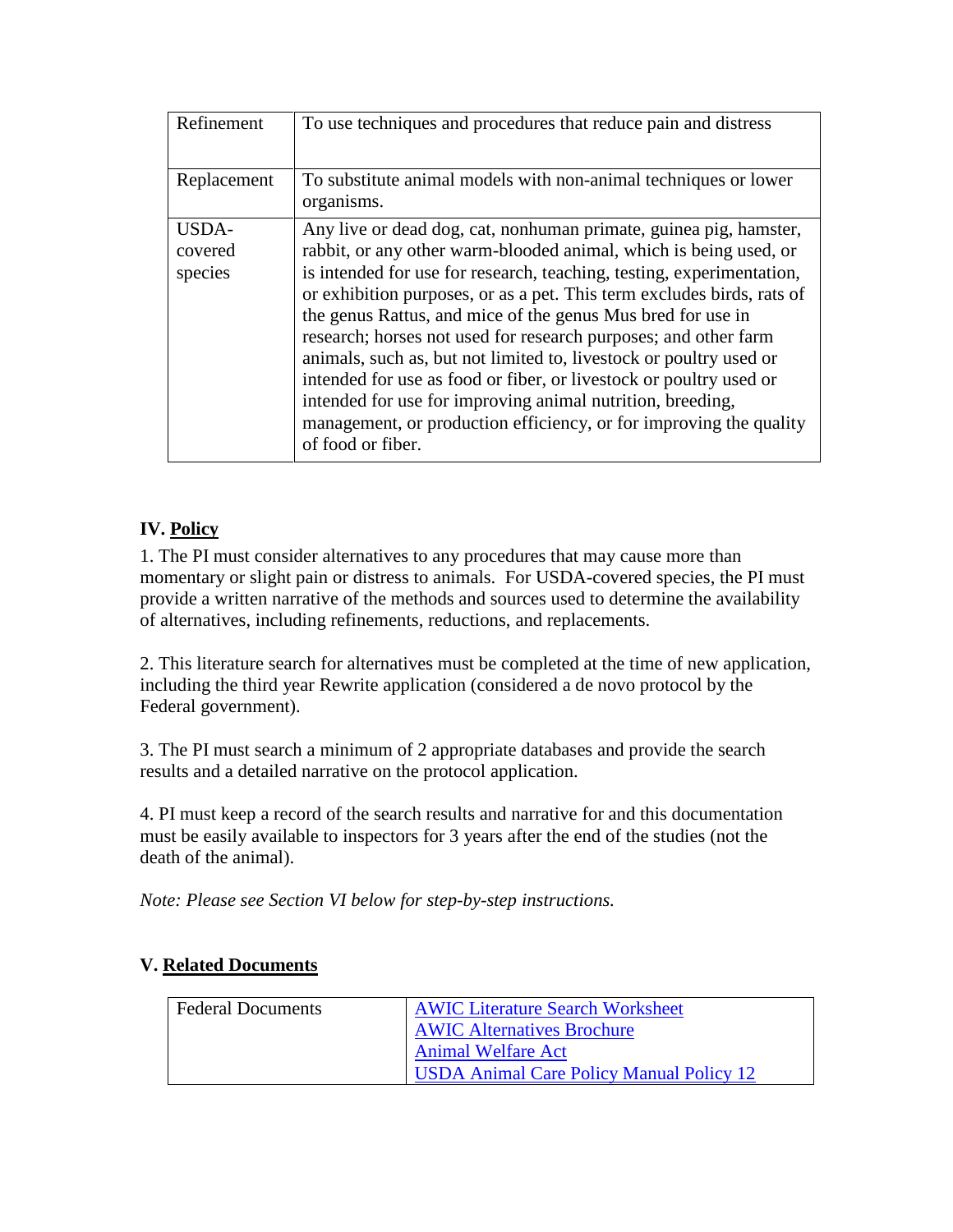| <b>Other Documents and</b> | <b>Animal Welfare Information Center</b> |
|----------------------------|------------------------------------------|
| References                 | <b>Russell and Burch The 3 R's</b>       |
|                            | <b>ALTWEB</b>                            |
|                            | <b>AWIC Literature Search Center</b>     |

## **VI. Additional information**

### **How to fulfill your Literature Search Obligations**

- Search a minimum of 2 appropriate databases
	- o Databases may be accessed through the UCSD library system.
	- o The Animal Welfare Information Center can be accessed at <http://netvet.wustl.edu/awic.htm>
- Document the databases used, dates covered in the search and date of search.
- Use appropriate key words which cover reduction, refinement, and replacement alternatives.
- Document the key words used for the search.
- Write a narrative that evaluates the search results and assesses the alternative possibilities. It should support the decisions to both use and to not use available alternatives. Be sure to address refinement and reduction alternatives, not just replacement.
	- o If alternatives to the use of animals are found, but not used, you must scientifically justify not using the alternative methods.
	- o If no alternatives to the use of animals are found, a statement to this effect should be included.
- Keep a record of the search results for laboratory files and easily available to inspectors for 3 years after the end of the studies. (not the death of the animal)

## **How to Formulate a Search Strategy**

-Phase 1

#### *Reduction and Refinement*

Provides a comprehensive view of the field of study, including techniques and common species used, and may address unnecessary duplication.

Keyword Examples:

analgesic or painkiller or sedative anesthesia or anaesthesia or anasthesia housing or facility or caging or management welfare or well-being or pain or distress technique or procedure or method or assay

-Phase 2 *Replacement*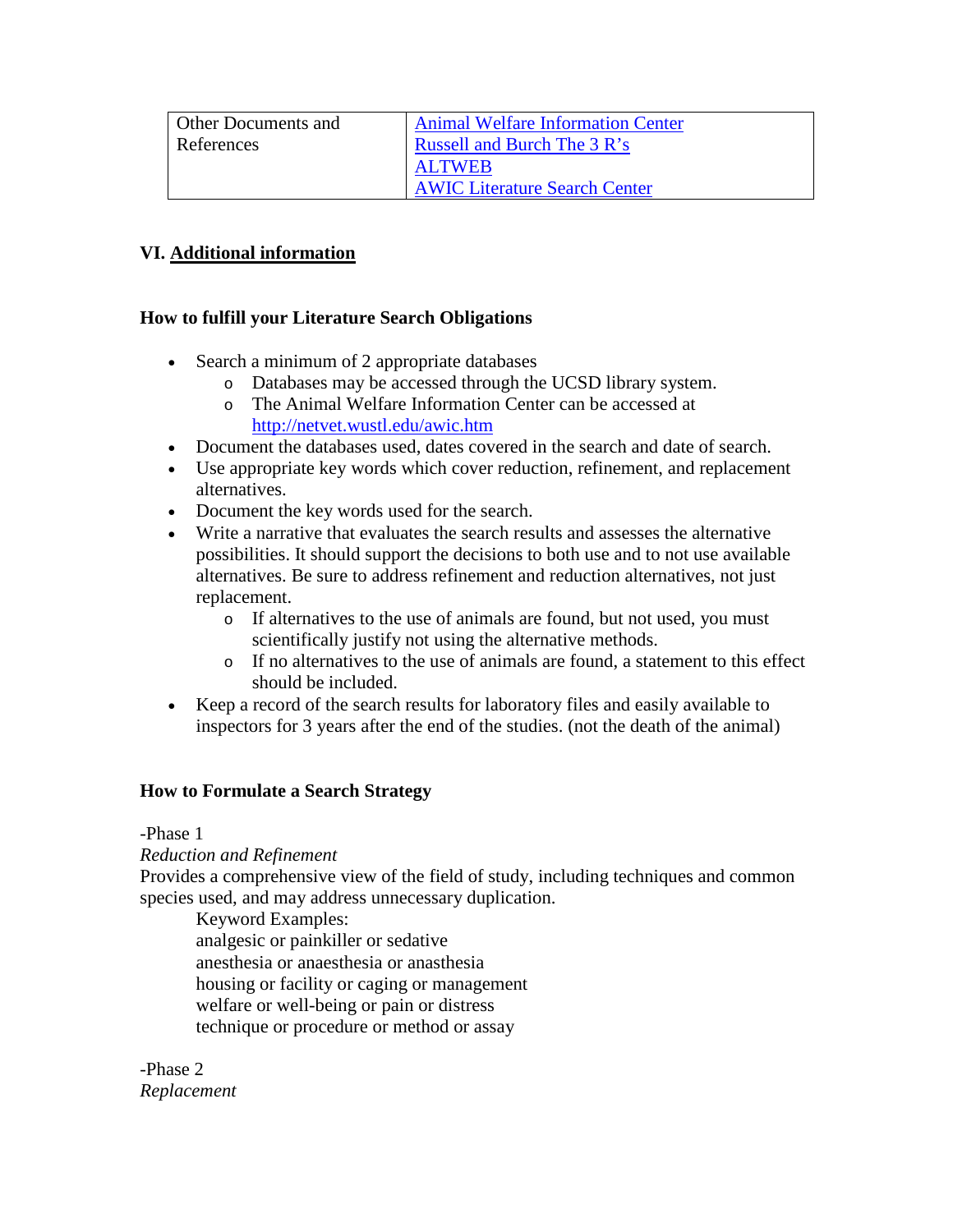Addresses potential alternatives such as cell or tissue culture, models, simulations, animals lower on the phylogenetic scale, plants, etc.

Keyword Examples: vitro or culture or artificial tissue or cell or organ virtual or simulation or digital or interactive fish or mollusk or cephalopod

\* Consider synonyms, alternate spellings and variations of the words (such as tenses).

## **Select Appropriate Databases:**

Below are listed some of the most popular databases for biomedical research topics. Although there is some overlap in journals and other publications covered by the databases, each database is unique. A search of MEDLINE should also include EMBASE since EMBASE includes monographs, reports, and European research not included in MEDLINE. Several of the core databases should be searched in order to conduct a comprehensive literature search. Keep in mind the type of protocol when choosing databases.

Biomedical and Biological

- AGRICOLA: [http://agricola.nal.usda.gov](http://agricola.nal.usda.gov/)
- Aquatic Sciences and Fisheries Abstracts (file 44)
- BIOSIS
- $-CAR$
- Current Contents
- EMBASE
- **Life Sciences**
- MEDLINE: <http://www.ncbi.nlm.nih.gov/pubmed>
- Pascal
- PsycINFO
- SciSearch
- TOXLINE
- Zoological Record
- Scopus and ScienceDirect
- Web of Science

Pharmaceutical and Technological

- $\blacksquare$  Ei Compendex
- Gale Group Computer Database
- INSPEC
- International Pharmaceutical Abstracts
- Pharmaceutical News Index
- Japanese Science and Technology: [http://sciencelinks.jp/j -east/](http://sciencelinks.jp/j%20-east/)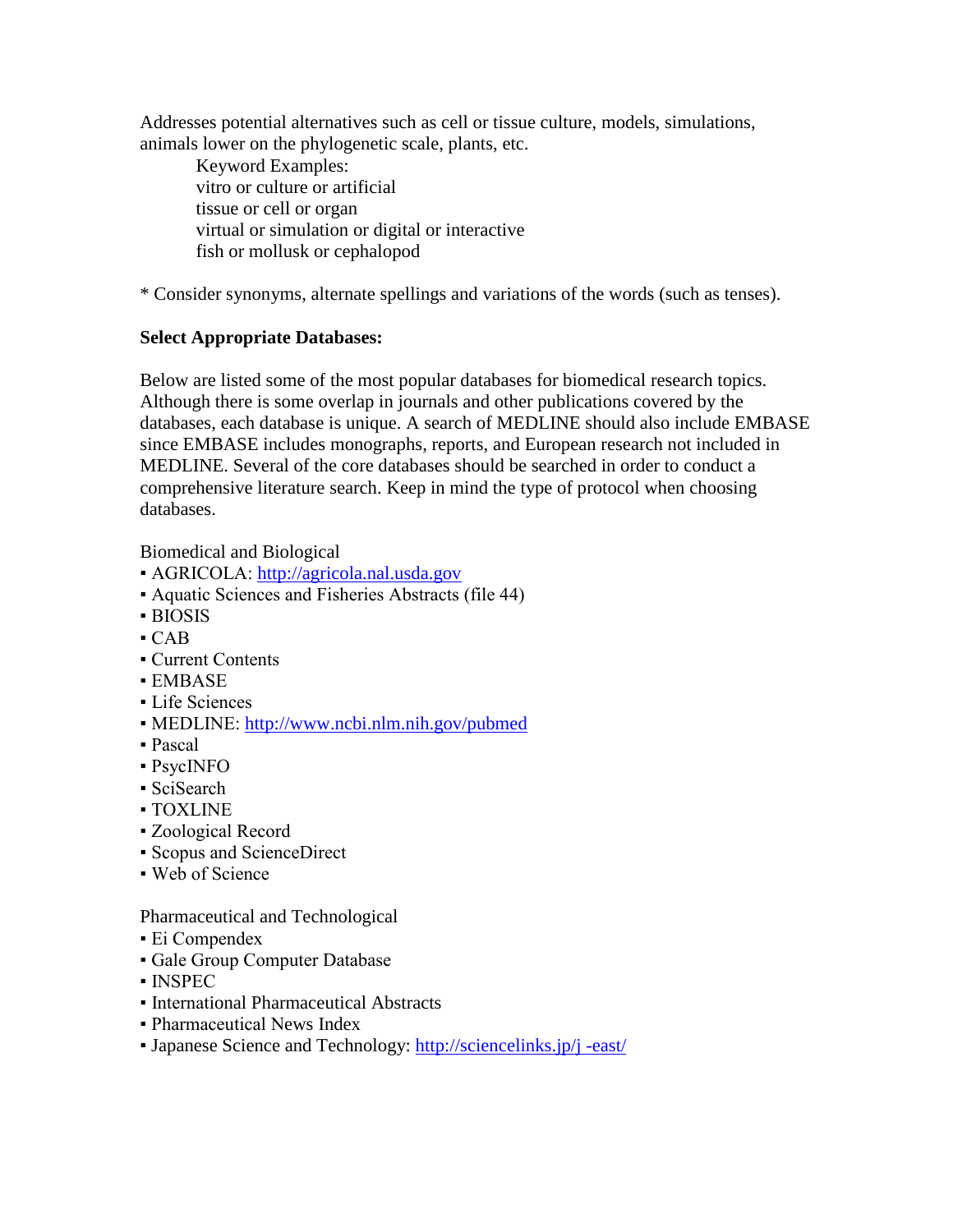Federally Funded Research

- CRIS: [http://cris.nifa.usda.gov](http://cris.nifa.usda.gov/)
- NIH RePORTER: <http://projectreporter.nih.gov/reporter.cfm>
- NTIS National Technical Information Service
- **FEDRIP Federal Research in Progress**

## Education

- ERIC : <http://www.eric.ed.gov/>
- HSVMA: <http://alted.hsvma.org/>
- EURCA: <http://www.eurca.org/>
- Norwegian Reference Centre for Laboratory Animal Science & Alternatives (NORINA) <http://oslovet.veths.no/NORINA> <http://oslovet.veths.no/teaching/materials.html> <http://oslovet.veths.no/textbase/>

Law and Legislation

- GPO's Federal Digital System (FDsys): [http://fdsys.gpo.gov](http://fdsys.gpo.gov/)
- LexisNexis: [http://www.lexisnexis.com](http://www.lexisnexis.com/)
- Thomas: [http://thomas.loc.gov](http://thomas.loc.gov/)

Additional Web Based Resources

• Altweb: [http://altweb.jhsph.edu](http://altweb.jhsph.edu/)

- Defense Technical Information Center:
- <http://multisearch.deepwebaccess.com/multisearch/>
- NC3Rs: [http://www.nc3rs.org.uk](http://www.nc3rs.org.uk/)
- AWI Enrichment & Refinements Databases:

<http://www.awionline.org/ht/d/sp/i/11590/pid/11590>

- Scirus: [http://www.scirus.com](http://www.scirus.com/)
- ICCVAM: [http://iccvam.niehs.nih.gov](http://iccvam.niehs.nih.gov/)
- ECVAM: <http://ecvam.jrc.ec.europa.eu/>

▪ See more links on AWIC's Alternatives pages: <http://awic.nal.usda.gov/alternatives>

Keywords, concepts and ultimate search strategy (excerpted from AWIC Search Strategy Worksheet):

These are words that will likely be found in the title, abstract, and descript tor fields of the citation. Use as many synonyms as possible such as "cardiac" and "heart". Include acronyms and complete spellings (ie "GH" and "growth hormone"). Also include all possible spellings of words. For example, "anesthesia", and "anesthetic", and "anaesthesia". Include words that make the study different from other studies. This will help detect unintentional duplication as well as limit the scope of the search if the number of citations from a broader search is more than 200. All potential alternatives should be